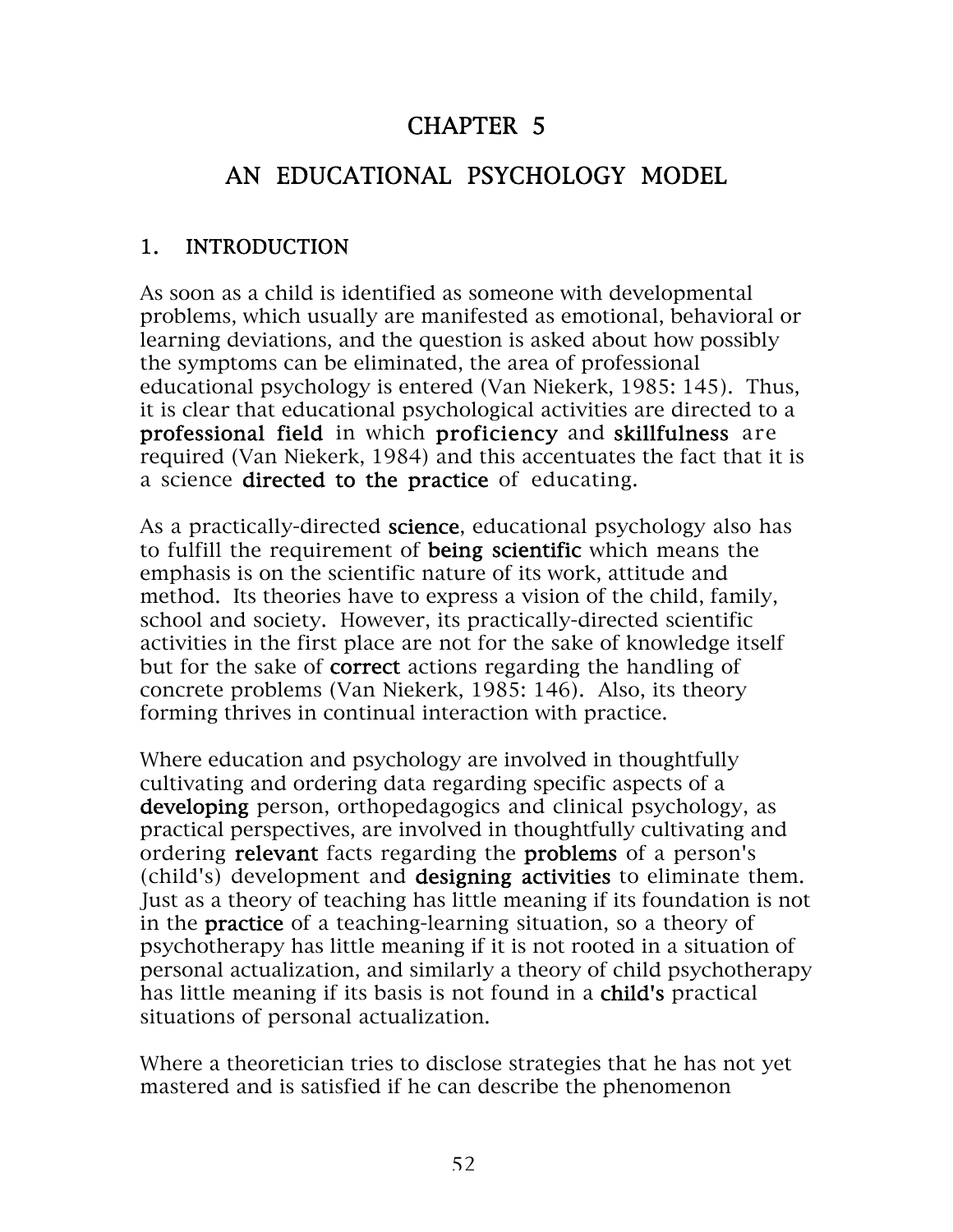categorically, a practitioner especially wants to improve his practice. Thus, he "extends" what he knows to eliminate confusing actions (see Axline, 1977). This knowledge continually requires abstracting, determining strategies, constructing aids etc. and it is a fact that each practice is rooted in a particular theory.

Educational psychology is compelled not only to clarify children's personality deviations but to point out and test the application possibilities of a theory for eliminating such problems in practice. If this does not happen, the practice designed will be haphazard and will remain not much more than a matter of mere contrivances.

Thus, the educational psychologist has to be able to given an account of the theory that is the basis of his practice, and he has to arrive at generally valid findings so that the practice itself can be accurately and systematically analyzed. This requirement is inescapable if a foundation is sought for each of the great diversity of assertions, modes and functions (Allen, 1947).

A teacher can be trained to teach via a method. However, without a founding didactic theory he will not be able to design an original lesson and his judgment of his practice, his accountability and his initiative will be lacking.

Understanding and effectively designing a practice for a personality deviant child requires as a first precondition the clarification of such a deviancy in its essentials. Particular aspects alone cannot be concentrated on because such a child does not define himself and behave in terms of particular organic defects, synaptic shortcircuits, achievement scores or social deviancies.

Stemming from the above, specific **basic** knowledge of a particular phenomenon is necessary to clarify, understand and master it. Such scientific knowledge means a thorough understanding of a particular delimited area of study that is acquired by special methods or modes of attack, and by thoroughly describing, ordering, classifying and, finally, explicating the information by disclosing particular laws or regularities that the data include or a clarification of what is incomprehensible in the knowledge.

Consequently, an educational psychologist first has to have at his disposal scientifically accountable knowledge if he wants to make a claim to expertness. The scientific character of knowledge is not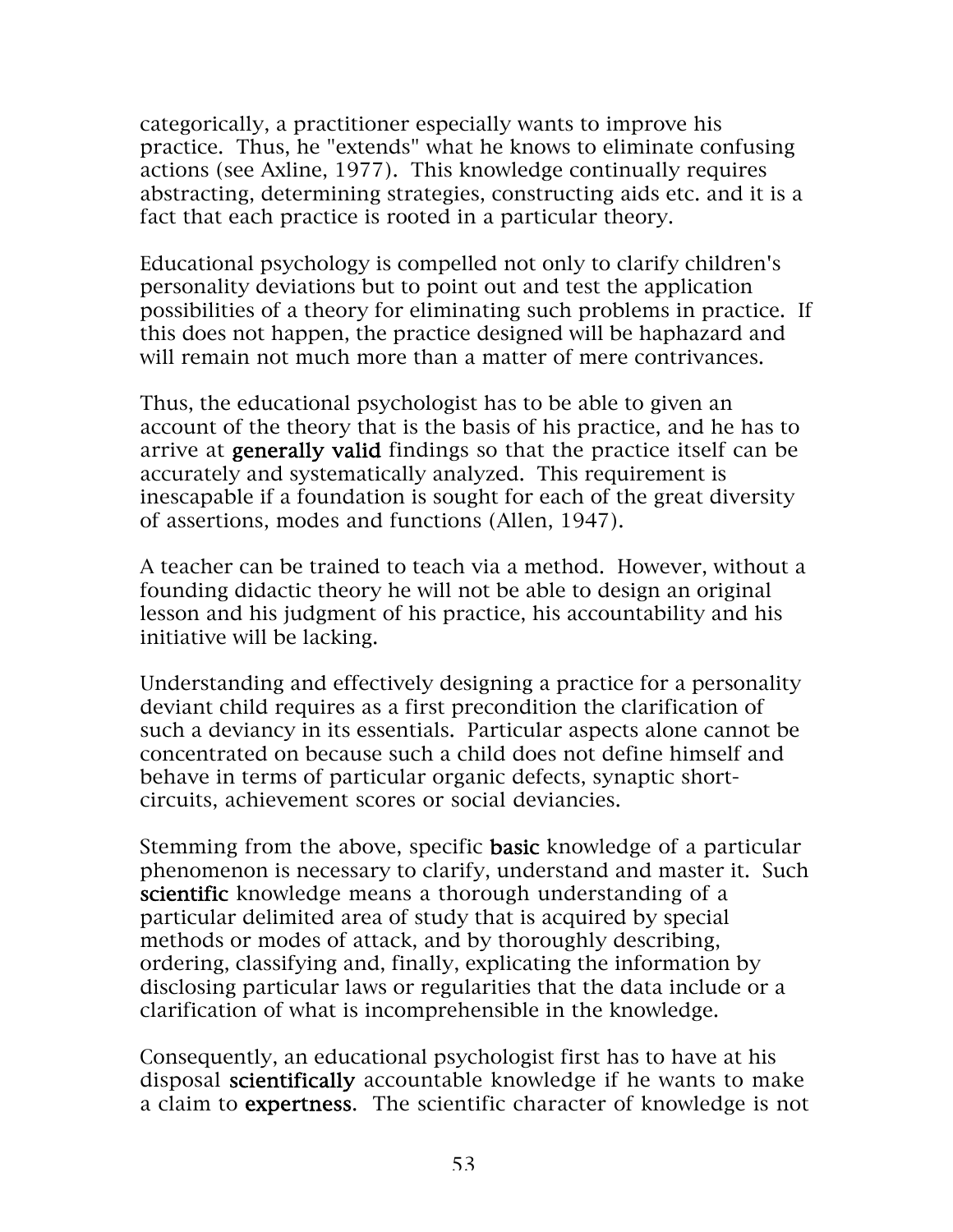determined by its applicability, as such, but rather by its methodological accountability; this does not imply that areas with possibilities of application are less scientific.

Unlocking and mastering his terrain also embraces much more than a cursory acquaintance with the contributions of the various professional disciplines, or merely comparing various theories from various origins. In this connection, Harm de Vos warns that "comparing theories, however, brings with it the fact that a few are over-valued and this results in a premature generalization of data and in hind sight it is realized that only a limited value should have been attributed to a particular theory" (De Vos [in Dutch], 1981).

Of necessity, this knowledge has to be related to a child's humanity in the sense that as a person he continually actualizes his intentionalizing, feeling, attending, perceiving, thinking, fantasizing, remembering and remembering as his ways of being directed to his world.

The educational psychologist studies the **perplexing** appearance of personal development and the dynamics of educating. The categorical description of personal and educative dynamics is undertaken respectively by psychology and education and indeed from a so-called "fundamental" perspective. However, in the end this leaves educational psychology with the task of describing the perplexing appearance of the personal and educative essentials with its own concepts.

It is apparent, therefore, that the educational psychologist, with his aim of a scientifically accountable description of disharmonious educating and personal dynamics has to link up with those sciences that lay claim to fundamental findings regarding these dynamics. In other words, an educational psychologist wants to know and understand a personality-deviant child (behavioral, learning and other deviations) in his particular situatedness in order to help him regarding his being developmentally restrained. His practically directed insights thus have to link up with those basic sciences that try to clarify the phenomenon of a child's development, and it is especially education and psychology that come to the fore here. In addition, an educational psychologist has to be aware of the findings from each of the other perspectives on a child's development and the deviation, but he has be able to put such results within an accountable evaluative framework and then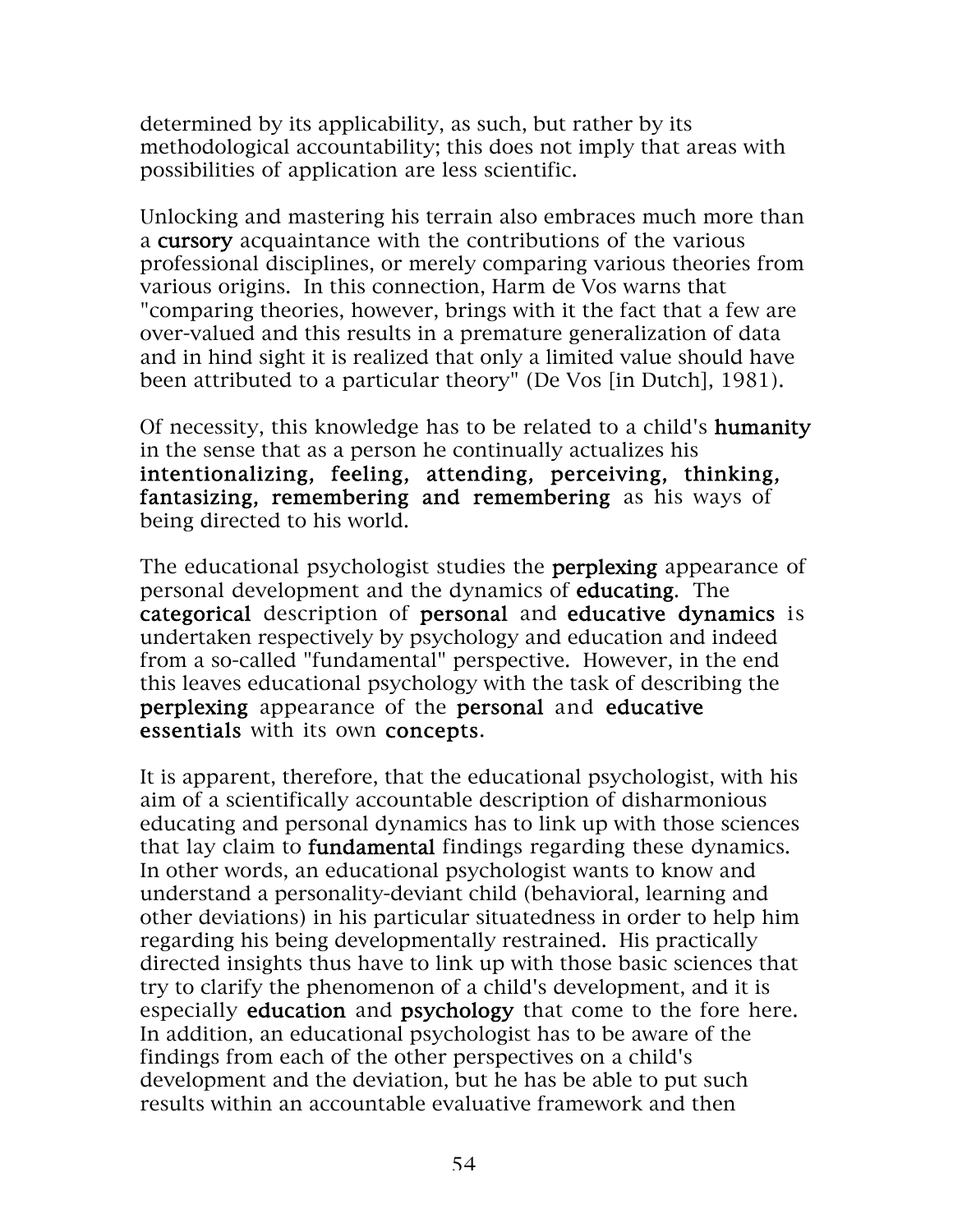incorporate them into his accountable model of interpreting them and designing a practice.

The following is a brief reflection on educational psychology linking up education and psychology.

# 2. LINKING UP EDUCATION AND PSYCHOLOGY

### 2.1 Introduction

With particular reference to education and psychology, the following correspondences are noted:

\* Both have a person as the focus of study and thus have to have a clear image of what is understood by a **person**; and \* both study a person's development.

Presuppositions about their areas of study have to include (see Loch, 1963: 9-10) the following:

\* A person should always be understood in terms of a person himself, i.e., from the phenomena and actions of a person himself;

\* as a meaning giving being, a person remains an open question and cannot be fathomed completely; and

\* one has to proceed from the person as a totality.

Acceptable psychological and educational findings have to concern the total person as situated potentiality, as a dialoguing involvement, as directed-to and open for, as a being confronted with ethical, moral, religious demands and as freedom-in-responsibility. Therefore, an interpretation of a person as an "object" in the sense of the natural sciences cannot be subscribed to by an educational psychologist and, therefore, he has to make sure that the notion of a person that he subscribes to is free of any [natural science] metaphysical constructions (Preller, 1974: 85).

Disclosing the essentials of being a person has shown that a person no longer can be compared to a psycho-physical organism or that he functions as a higher animal but rather that he is a valuing being who continually attributes **personal** meaning to his situation. The center for all activities of a human being is a person which also is the moving power behind his development. Nel says, "Intentional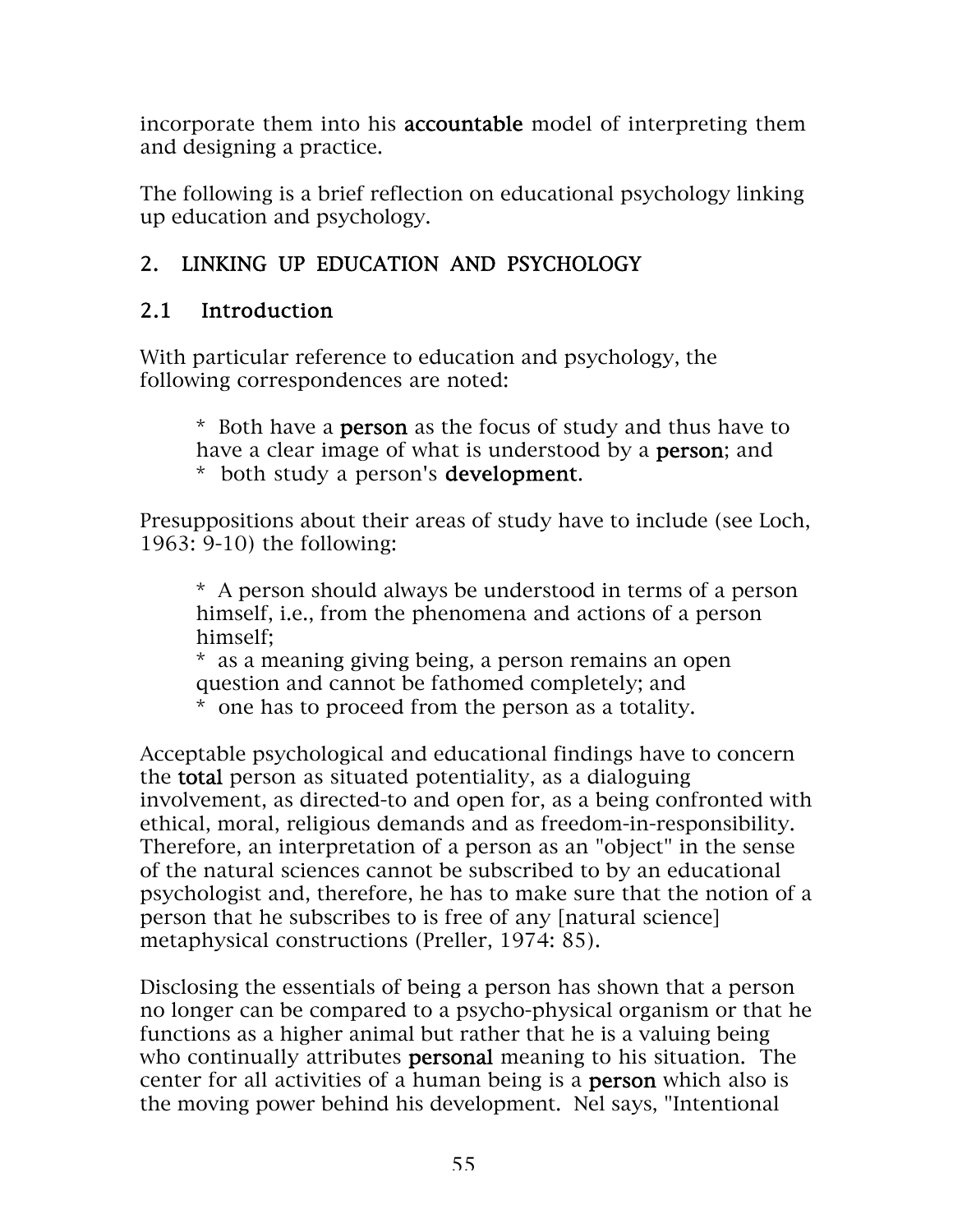directedness, choices, decisions, being addressed by conscience, feeling guilt, all are embedded in a primordial, affective foundation as an inseparable part of a person's existence" (Nel [in Afrikaans], 1968: 18-19). In addition, he (Nel, 1968: 36) says that psychology and education really encounter each other in a genetic anthropology, i.e., under the viewpoint of the development of a human child, thus in a psychology of becoming (development). Consequently, education and psychology have to link up with philosophical anthropology as that endeavor that involves itself with a scientifically accountable description of what a person is and with establishing an accountable view of a person (see Van Niekerk, 1976: 24-26).

If an educator or a psychologist ignores a person as a **meaning** giving being, he cannot be accepted out of hand by educational psychology because he leaves out of consideration what really sustains a person's unacceptable activities and unfavorable development.

As a practically directed educator and a practically directed psychologist, an educational psychologist has to form an idea for himself of the theories of each of these basic sciences for designing his own understanding and practice so that he can arrive at generally valid conclusions regarding the various current explanations, modes and functions which can arise regarding developmental restraints.

Basic knowledge about human deviancy does not fall only within one subject area. It is generally accepted that the interactions among family restructuring, evaluating, educating, teaching, supporting services and medical care significantly influence a person's development. This suggests that combinations of subject areas can serve as a foundation, especially when differentiated aims are formulated. However, there has to be a link with the basic scientific findings that explicate a child as a person-in-totality in his relationship with reality and although it is not only the educator or psychologist who figures here, it is mainly these two disciplines that are in the foreground.

As a basic science, education reflects on the reality of educating which it analyzes and describes. However, teaching methodology and orthopedagogics are practically directed perspectives on educating. Each has to establish its own founded theory for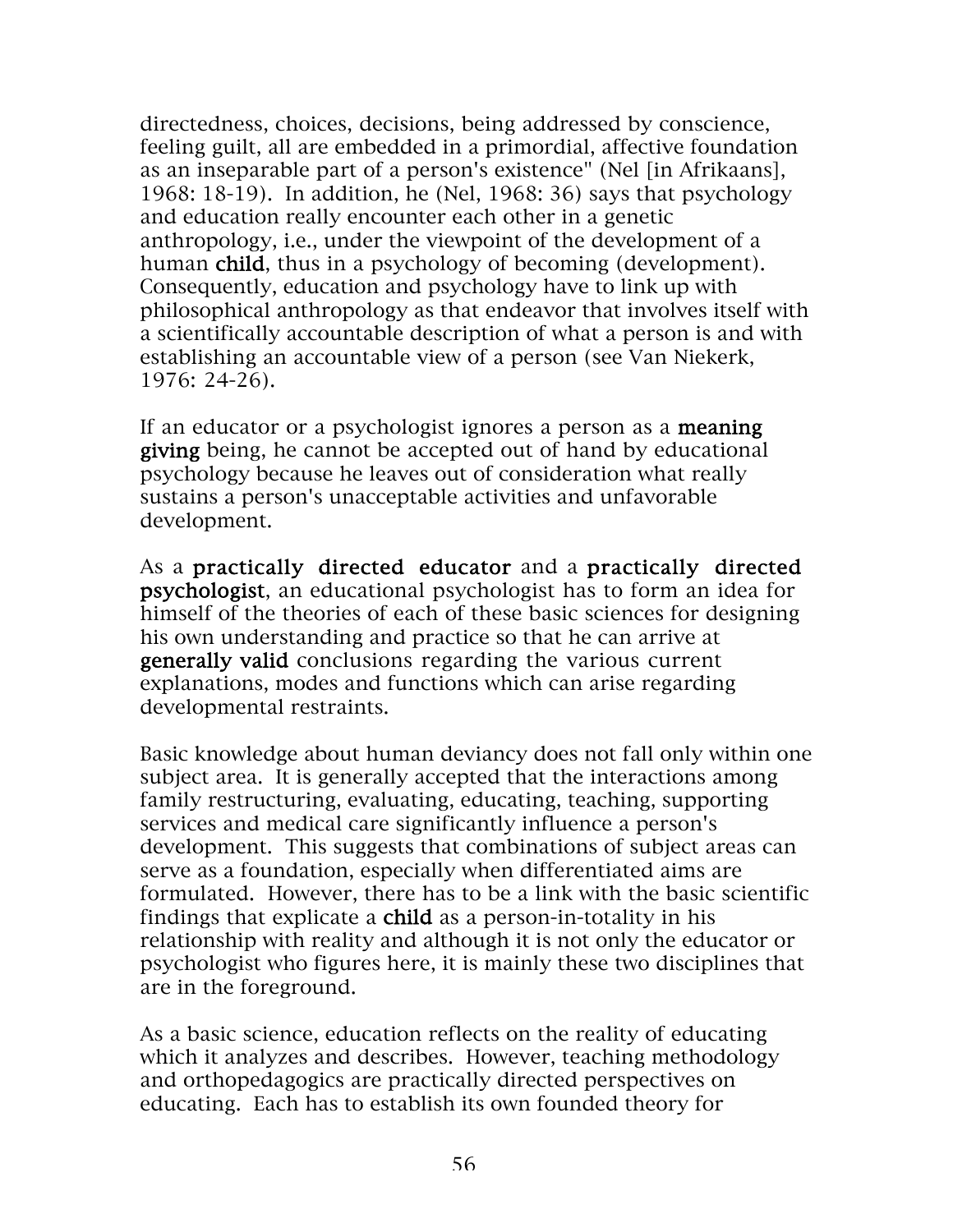designing a practice because in the absence of this foundation they will not be able to proceed to an original design and their practical pursuits will be characterized as mechanistic because judgment and practical accountability will then be left hanging in the air.

As a basic science which a research psychologists involves himself with, [phenomenological] psychology interprets the dialogue of a person with his world (Van den Berg and Linschoten, 1969: 6), i.e., a person establishing (world) relationships and he furnishes categorical findings about "personality", "personality structure", "personal functioning", "personal growth", "personal development", "consciousness", "intellectual abilities", "dispositions", "interests" and more. Therefore, some conclude that the name "psychology" ought rather to be replaced by "personology". Since "applied psychology" is differentiated into industrial, clinical, educational and counseling branches, each has a practically directed perspective on a person in his dialogue with his world. In linking up with the categorical findings of "general psychology" each applied area also has to provide **founded** ideas about designing its practice, especially with reference to using permissible methods, techniques, etc.

The clinical or counseling psychologist who, for example, assumes that the success of his practical activities is mainly determined by the nature and depth of the human contact between him and his patient does not respond to the demand of being scientific (Preller, 1974: 85). Therefore, each practicing psychologist's adherence to a recognized framework of designing a practice has to be able to be scientifically accounted for, otherwise, as Van den Berg (1960) says, he primarily "knows" without his science.

The educational psychologist must not be guilty of isolating and absolutizing one or more particular aspect of human life and then use it or them as the foundation of his theoretical framework and in accordance with which the whole of human existence then is interpreted following particular **proposed** "generally accepted" presuppositions. Preller (1974: 85) says if one wants to be responsive to the demands of modern scientific practice, the primary emphasis has to be on the scientific nature of the work, attitude or methodology. Reality needs to be seen as a meaningloaded reality and consciousness as intentionality.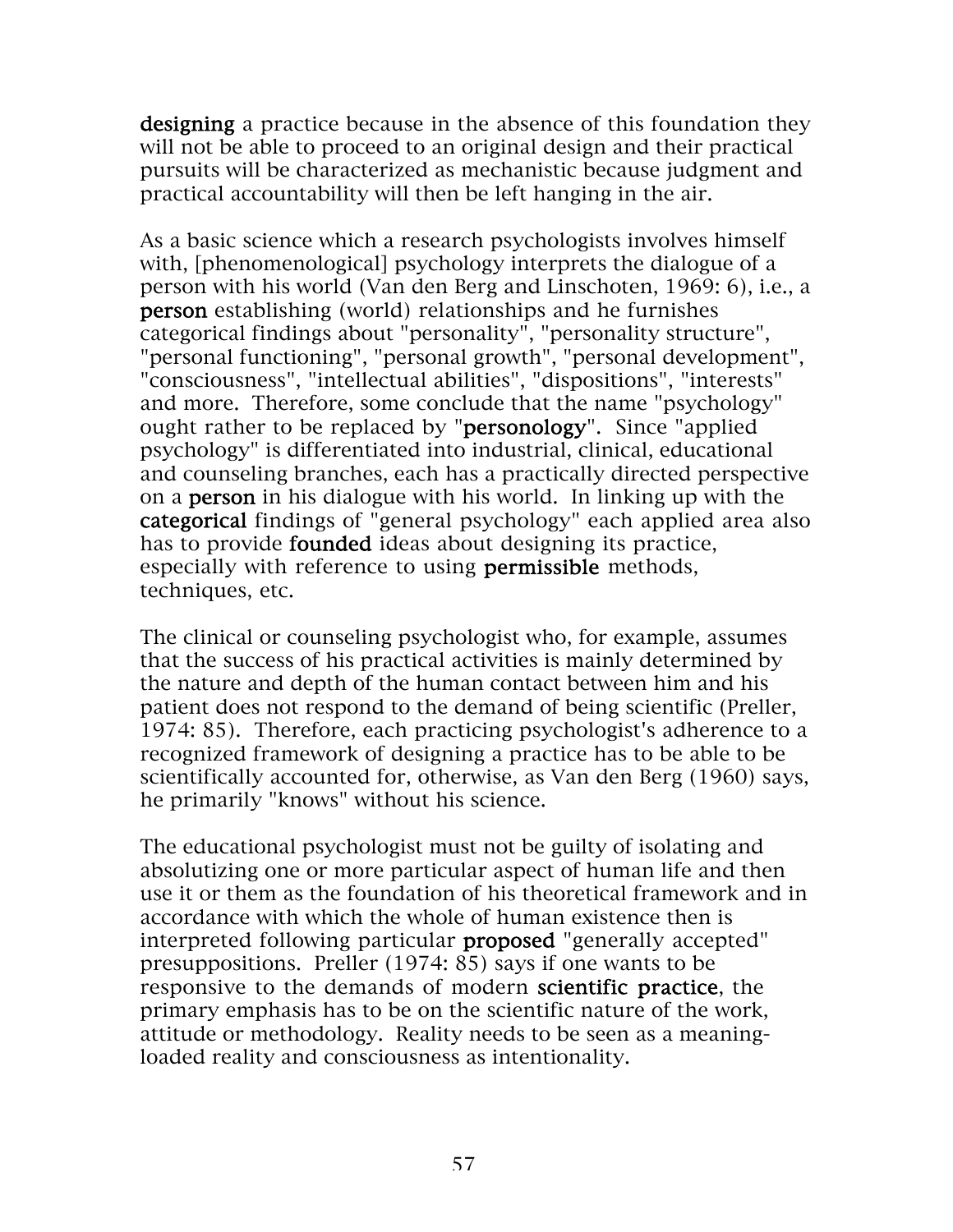From the above it appears that educational and psychological insights have to serve as a basis for an educational psychological practice as a practice attuned to helping a child with personality developmental concerns, in general, and disturbances, in particular.

The educational psychologist has to refrain from vague generalizations regarding the relation between educating and emotional problems, personality and other problems of the parents, social psychological factors such as marital problems, ignorance about educating, alcoholism and drug use, a combination of physical and emotional problems, etc. The essentials regarding a child actualizing his personality in relation to each factor has to be indicated. The real effect of educating on a child's personality development has to be identified. Simple causes offered for particular behavioral and other deviations such as, e.g., "He is not intelligent"; "He is lazy"; "He has emotional problems because his parents are separated"; "He is restrained by his milieu" are really of little value.

The direct connection between the disharmonious dynamics of educating which have played a particular role with a particular personality deviant child and the present structure of various dimensions of his personality have to be elucidated. Harm de Vos states with relevance, "Although the medical and psychological aspects cannot be omitted in diagnosis and assistance, in our time the pedagogic and social aspects have acquired a primary accent" (De Vos [in Dutch], 1981).

Thus, in order to penetrate to the essentials of personality deviancy there has to be a search for the real effects of educating in this respect in order to explicate how a particular disposition or deviancy of a particular child has arisen. Certainly one has to be able to determined how a child's educative involvement really effects his personality development with regard to his basic developmental needs such as, e.g., basic trust in contrast to its lack; understanding versus not understanding; independence in contrast to dependence, the need for love and security; and what the effects are when there is educative failure in providing for a child's needs.

This confronts educational psychology with the task of comprehensively integrating diverse insights which means developing a convergent perspective.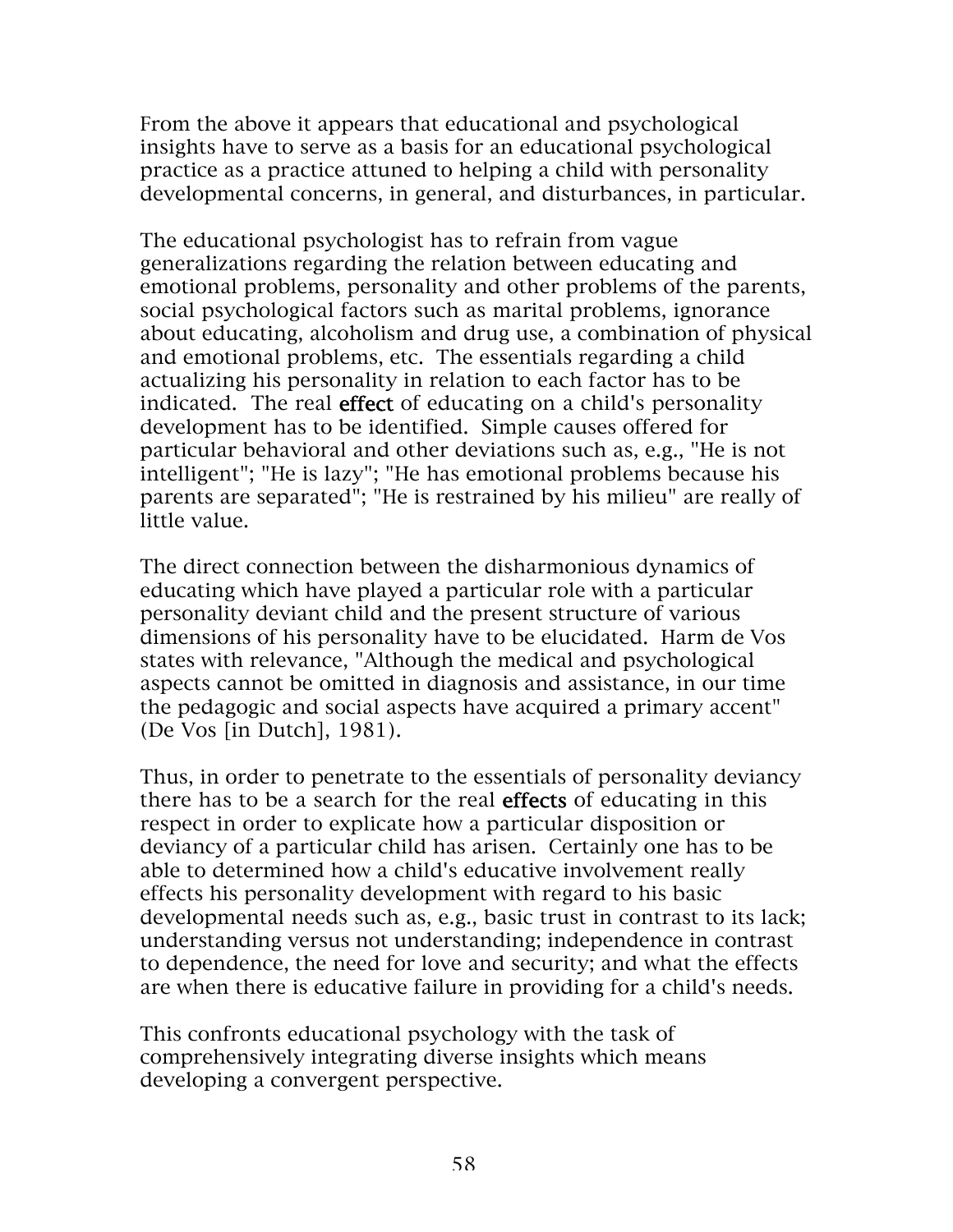#### 2.2 The task for educational psychology of developing a convergent perspective

### 2.2.1 Introduction

From the above it is clear that educational psychology can only explicate the phenomenon of deviancy, in light of which corrective techniques and methods can be designed, from a comprehensive perspective on personality development. Therefore, in the first place, regarding the moments of developmental restraints, the educational psychologist is confronted with a task of convergence because he has to be able to select, specify and use, in intervening with the deviant child, each distinguishable perspective on a child's development which can be discerned.

To make these connections it is obvious that there has to be a convergence or integration of all of the pedagogic part perspectives and relevant psychological insights; in other words, the relevance of the various perspectives with respect to a child's personal structure and development have to be determined, explicated and interpreted by the educational psychologist (see Steele and Pollock, 1968: 58- 61).

## 2.2.2 The contributions of psychology

Psychology has already established an extensive body of knowledge regarding the personality deviant child. It also has shown that a child's personal development includes an elevation in meaning because, on the basis of its cumulative nature, original affective, cognitive and normative meanings are actualized and then again interwoven with subsequent meanings. The essences of a **person** have already been particularized to a greater or lesser degree. Especially developmental psychology, in addition to educational psychology, has considerably clarified a child's development as involving continual change. Knowledge of a child's personal actualization as this manifests itself during different periods of life also is available in the findings of a variety of psychologists (see Bloom, 1964; Bollinger, 1967; Erikson, 1959; Frankl, 1968 and 1967; Freud, 1967; Jones et al., 1971; Kagan and Haverman, 1970; Kohlberg, 1969 and 1975; Piaget, 1968; Scott, 1986; Straus, 1963 and Van den Berg, 1969).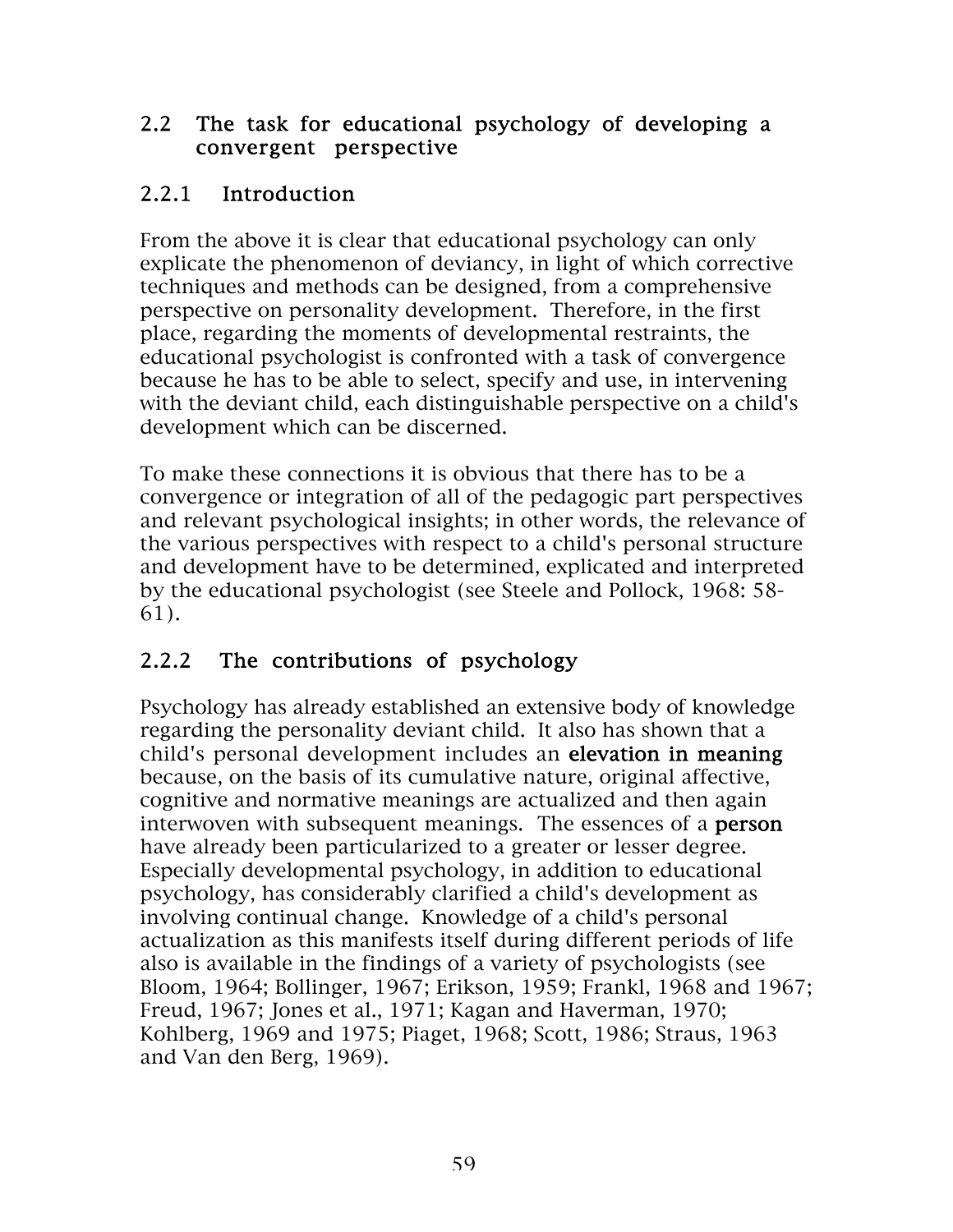Especially, the practically directed psychological perspectives also have established a variety of sophisticated evaluation and intervention procedures that are indispensable components for analyzing and eliminating personal deviancies. Since it is necessary to continually analyze and determine the personal potentialities and their actualization by a particular deviant child, the entire field of psychological testing is entered, i.e., all procedures for obtaining a valid and reliable person image. In addition, there has to be a linking up with intervention procedures that involve the entire spectrum of psychotherapy and related procedures (see Part III).

### 2.2.3 The contributions of education

The fact that, as a developing person, a child continually wants to be someone himself (Langeveld, 1952: 142) does not mean that he also knows how and what he will become and it is an onticity that he is committed to being educated (Langeveld, 1952: 165), and that the adult cannot be eliminated from his life because of his helplessness, need for and seeking of support.

The reality of educating has already been described in depth macrostructurally through various pedagogic perspectives, e.g., from fundamental pedagogic, psychopedagogic, didactic pedagogic, orthopedagogic and other pedagogic perspectives (see Kohnstam, 1952; Langeveld, 1952; Gunter, 1977, 1981; Landman and Roos, 1973; Landman, 1981; Kok, 1982; Loch, 1963; Nel, 1967, 1968; Sonnekus, 1970; Sonnekus and Ferreira, 1979; Sonnekus et al., 1973; Oberholzer, 1968; Perquin, 1962; Roth, 1959; Van der Stoep, 1968; Van Niekerk, 1976, 1980, 1982, 1984, 1985).

According to Langeveld (1952: 142) an educator has to guide a child not only to live but also to want to live as the being that he is. He cannot be and give meaning [as he should] without the help of his educators. Therefore, development [becoming] occurs by a child expanding his meanings in an educative situation as long as he is a child. This is a fact that no one can deny or ignore who has knowledge of the anthropological\* foundation of these conclusions.

 $\overline{a}$ 

<sup>\*</sup> An essential characteristic of being human.

<sup>\*</sup> Philosophical anthropology and not the social science of anthropology.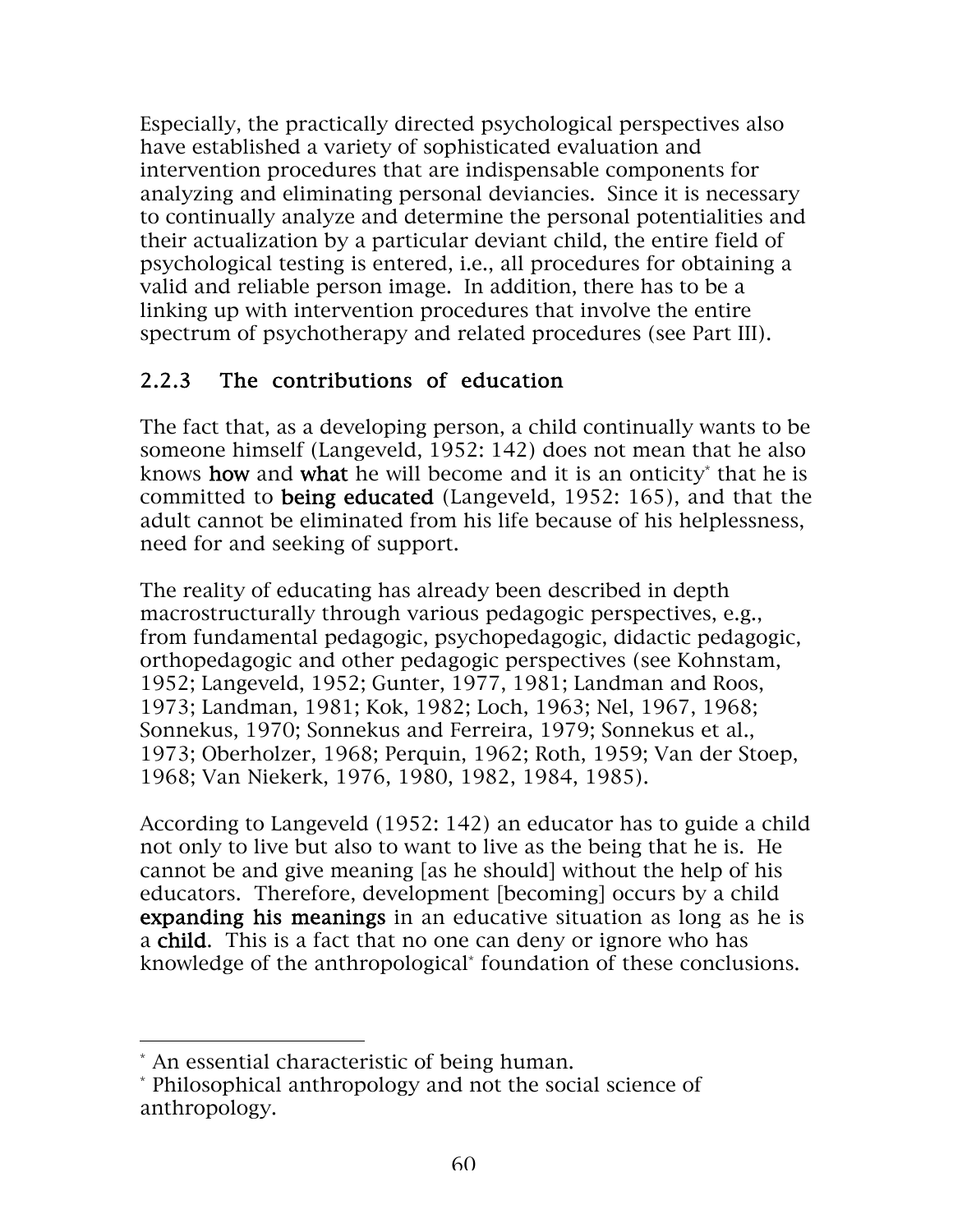A child continually gives meaning to the educative relationship, aim, sequence and activity structures in which he participates with his educators.

As a **basic** science, pedagogics has particularized the essentials of educating and shown clearly their relationships to a child's personal actualization and development. Educating is primarily a matter of a personal relationship that acquires concrete form in affective and cognitive ways. In his giving meaning to the multiply structured world (spatial, temporal, formal, social, etc.) a child continually broadens his experiential world but the world itself also acquires for him a formal-functional meaning. Consequently, he discovers that whether he feels, perceives, thinks remembers, etc. effectively or not promote or restrain the ways he broadens his knowledge and emotional dispositions. Thus the formal aspect also becomes functional: the possibility of being dynamically involved in a continually changing world is that as he develops he feels and knows more and thus becomes better "equipped" and more "functional" or perhaps less so.

By means of **acting**, an educator and child stand together in an educative relationship within which the adult discloses himself as a person and creates a climate that can promote or dampen a child's personal actualization. However, a child also contributes to this relationship, climate and involvement with the situation. Thus, this is a functional event that points to the effects of both party's activities regarding the child's giving affective, cognitive and normative meaning. This educative functionality always is evident when the structures of educating are appropriately implemented.

During each educative event all of its structures are implemented and these essentials of educating always are interrelated. However, there are no educative events or moments of personal actualization unless the essentials of both are involved and each educative event is unique and is determined by the educator's and the child's functional participation in it by means of personal activities.

A child's development does not occur automatically because, among other reasons, the dynamics of educating imply separate activities of the educator and child which are executed in unison but which possibly can proceed inadequately. Indeed, it is generally acknowledged that the structures of educating can be implemented disharmoniously in a particular educative situation and then such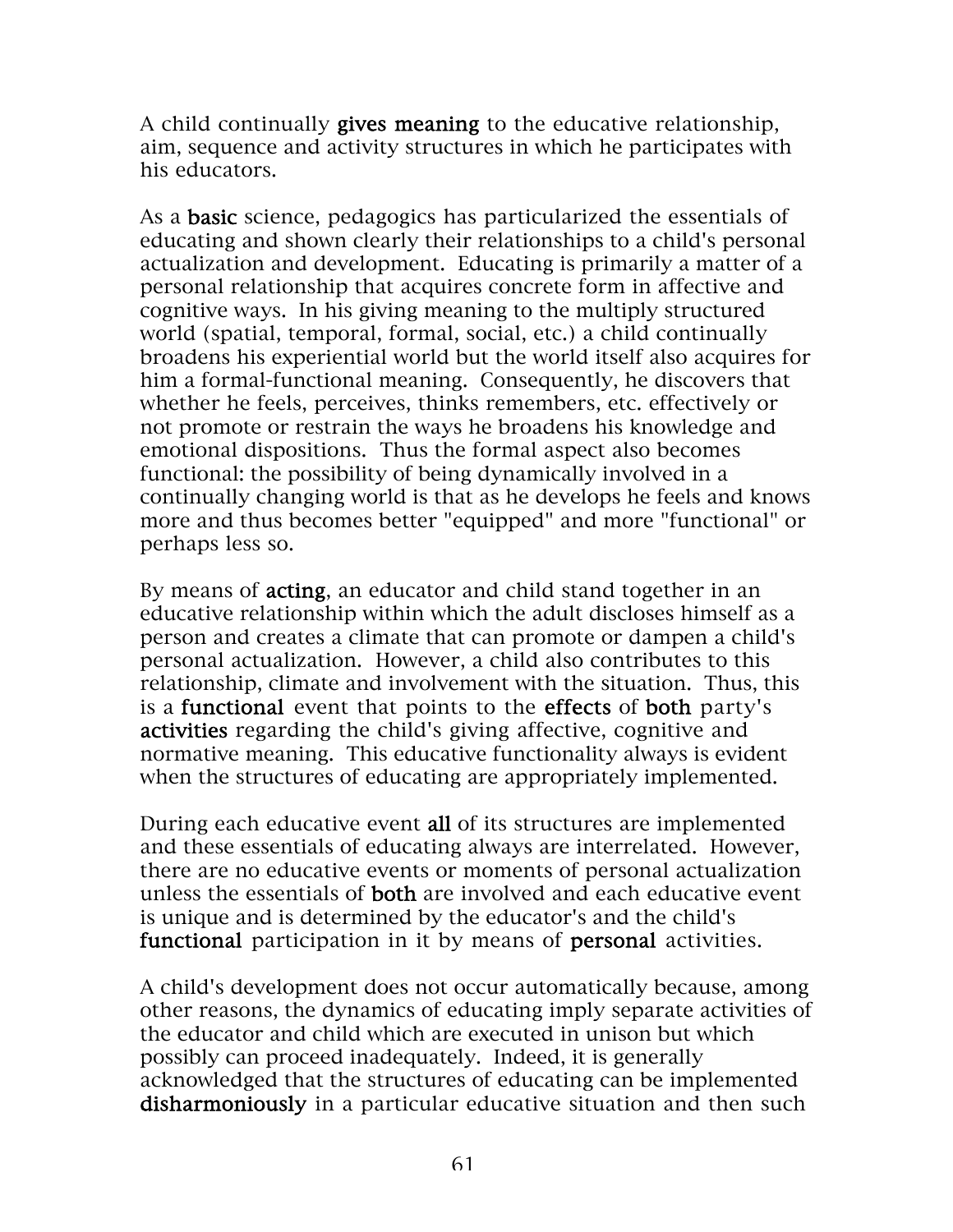activities of the educator and child are educatively dysfunctional.

If a child attributes unfavorable affective and cognitive meanings this usually comes across in his behaviors and usually implies emotional, behavioral, learning or other deviations of some nature. Thus, when the educative structures are not actualized properly, a child is neglected affectively, cognitively and normatively and his prospering as a person is impeded.

When the dynamics of educating are disharmonious, this is an event where the essentials of educating appear confused because of the dysfunctionality of the educative activities of the educator and child. Then a child's personal development is inadequately actualized under the guidance of an adult and he becomes conspicuous because his behavior is in harmony with the unfavorable meanings that he gives on emotional, knowing and normative levels to himself and to life contents, and his behavior is not in harmony with what can be expected of him according to his developmental level and personal potentialities.

Orthopedagogics concentrates on disclosing and elucidating the disharmonious dynamics of educating and on establishing guidelines for designing an educatively harmonizing practice.

From the above it is clear that educational psychology has to begin from educational, psychological and clinical psychological foundations in order to provide a basic theory to explain individual differences among deviant children in their unique educative situatedness, after which strategies for providing assistance can be designed and carried out.

## 2.2.4 Accomplishing the convergence

#### 2.2.4.1 Introduction

In the current literature the connection between educational and psychological insights usually are formulated merely as "afterthoughts" in terms such as " ... the late maturing boy needs help in developing confidence and assurance" (Sprinthall and Sprinthall [in English], 1977: 85) or " ... as the twig is bent, so grows the tree" (Sprinthall and Sprinthall [in English], 1977: 91).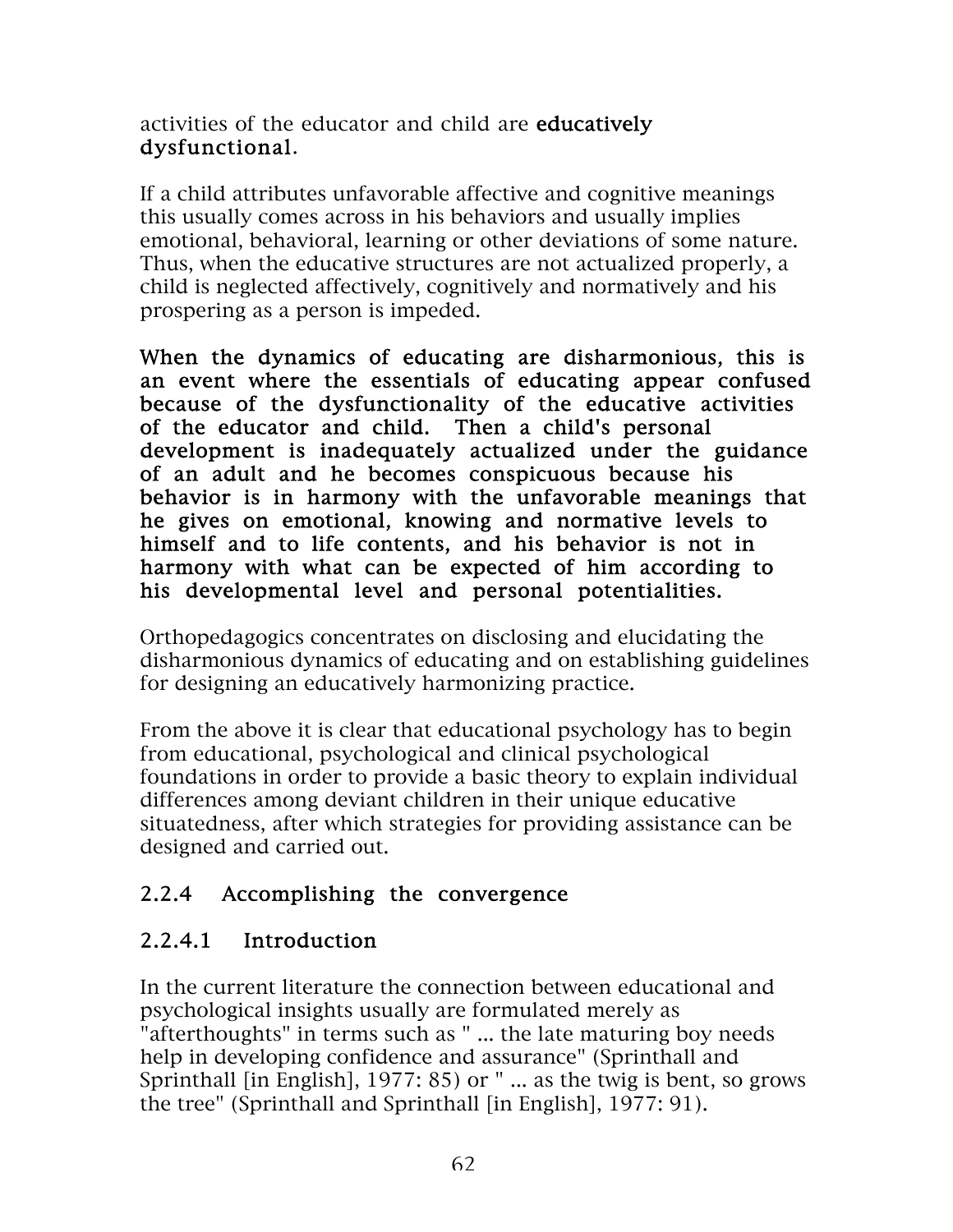A close examination of how these pronouncements might be relevant in designing a practice indicates that they are meaningless clichés. They do not indicate what the adult's "emotional assurance" involves, or what "late maturing" implies and they suffice in making vague generalizations about the relations among educating and emotional problems, social-psychological factors, marital problems, alcoholism, drug use, physical problems, etc. Nowhere are the relevant essentials of the educative dysfunctionality regarding the child's personal underactualization indicated.

This emphasizes the irrefutable fact that educational psychology has to strictly accept its task of converging theory and practice if it is not to be guilty of fragmenting and of offering simplistic causes of particular behavioral, learning and other deviations located only in a child's personality or only in the family framework.

## 2.2.4.2 Theory convergence

To penetrate to the essentials of a child's personal deviancy the true effect of dysfunctional educating has to be indicated in terms of a macrostructural specification of how particular dispositions or deviant behaviors arise with reference to a response to his personal needs.

This compels the educational psychologist to start by converging the relevant insights of all of the pedagogic perspectives. Everything that for him is relevant to a child's participating in educating, the effect of educating and more, a child's personal structure, personal actualization and personal development have to be delimited, elucidated and explicated (Steele and Pollock, 1968: 58-61).

Therefore, educational psychology has to remain a scientific discipline that is aware of essentials and it has to insure the validity of the macrostructures advanced by the various "basic" perspectives that he enlists with the aim of necessarily maneuvering or refining them in his own specialized practice. Such a macrostructural convergence, however, includes little more than generalized insights and this presents the educational psychologist with the task of eliminating vagueness in his own particularizations. Deviancy and educative disharmony have to be particularized in their dynamic relationships and out of that, for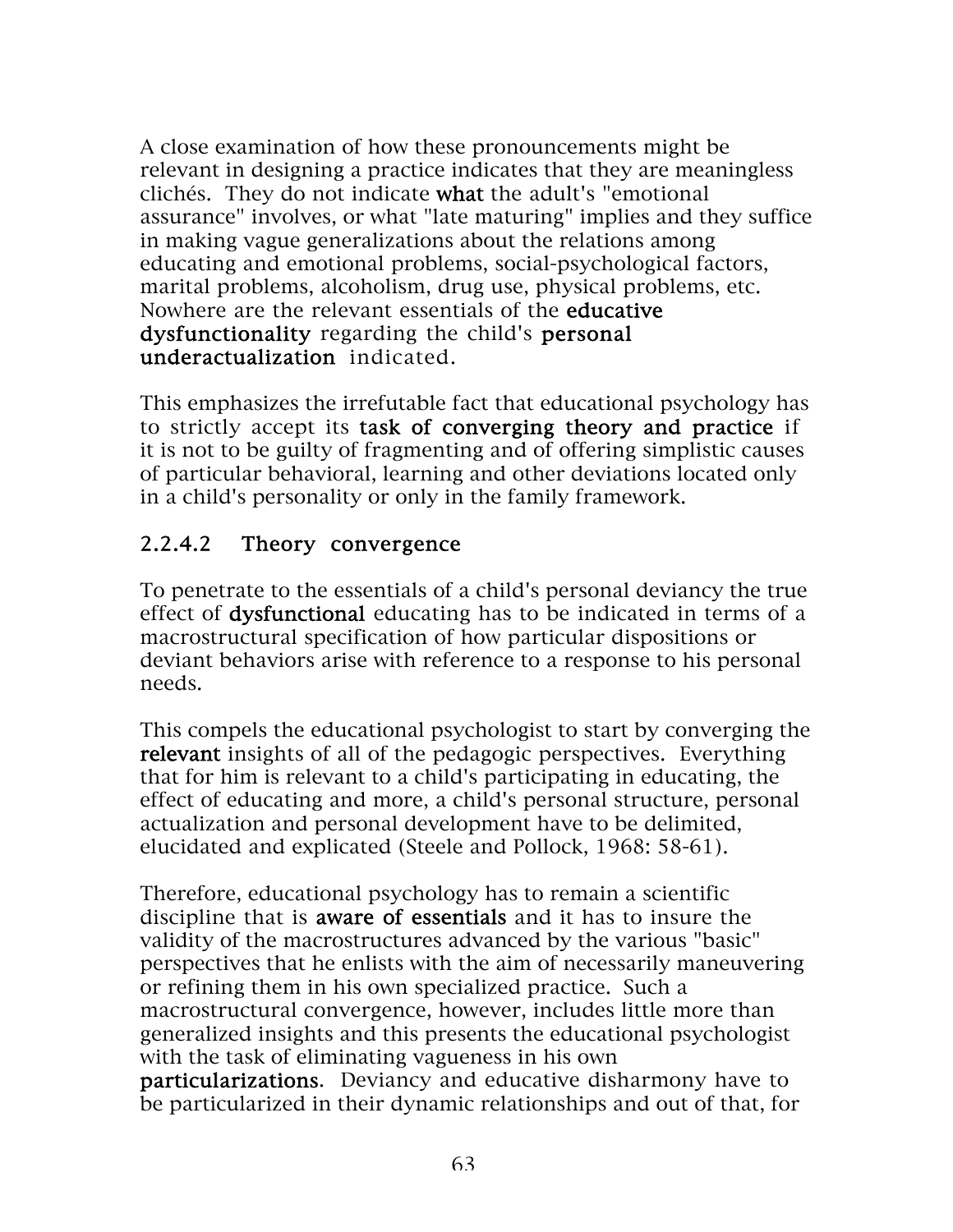example, aggressiveness, insecurity, emotional disturbance and more, on the one hand, and over-protection, rejection, mistrust, etc., on the other hand, have to be interpreted as matters of educational psychology.

This scientific work then elevates educational psychology to a fullfledged academic perspective along with other practically directed educational and psychological perspectives. As part of its theoretical work, then, educational psychology also has to indicate how it can arrive at a reliable and valid selection of macrostructures in order to determine the particularities of what is underactualized.

Within this particularization, the distinction between **theory** and practice are also indicatable. In so far as the practicing educational psychologist is called to practice, he is really called to particularize in one way or another psychological and educational macrostructures. Therefore, he necessarily has to be conversant with the pedagogic categories and how they are reciprocally related to each other. In addition, he also has to have thorough knowledge of psychological macrostructures and also be able to show categorically how a child's personal actualization and development are influenced by the way he is being educated.

The professional educational psychologist whose theoretical frame of reference proceeds haltingly and who yet lays claim to designing an effective practice has to be diagnosed as someone who suffers from a professional superiority complex (Van Niekerk, 1985) who, as in such cases, cannot effectively master his terrain.

#### 2.2.4.3 Practice convergence

From the above it is clear that to design an effective practice it is necessary to find links between the essentials of the deviancy and available knowledge about designing practical strategies.

The educational psychologist, in designing a practice, as does any other practice-directed pedagogue or psychologist, has to begin with a macrostructural description of a child's personal development. This requires making a macrostructural description of educating and a micro-analysis of what appear as perplexing personal essences in relation to perplexing essentials of educating after which there again is a macrostructural description of the personal deviancy as such and of the particular child in terms of his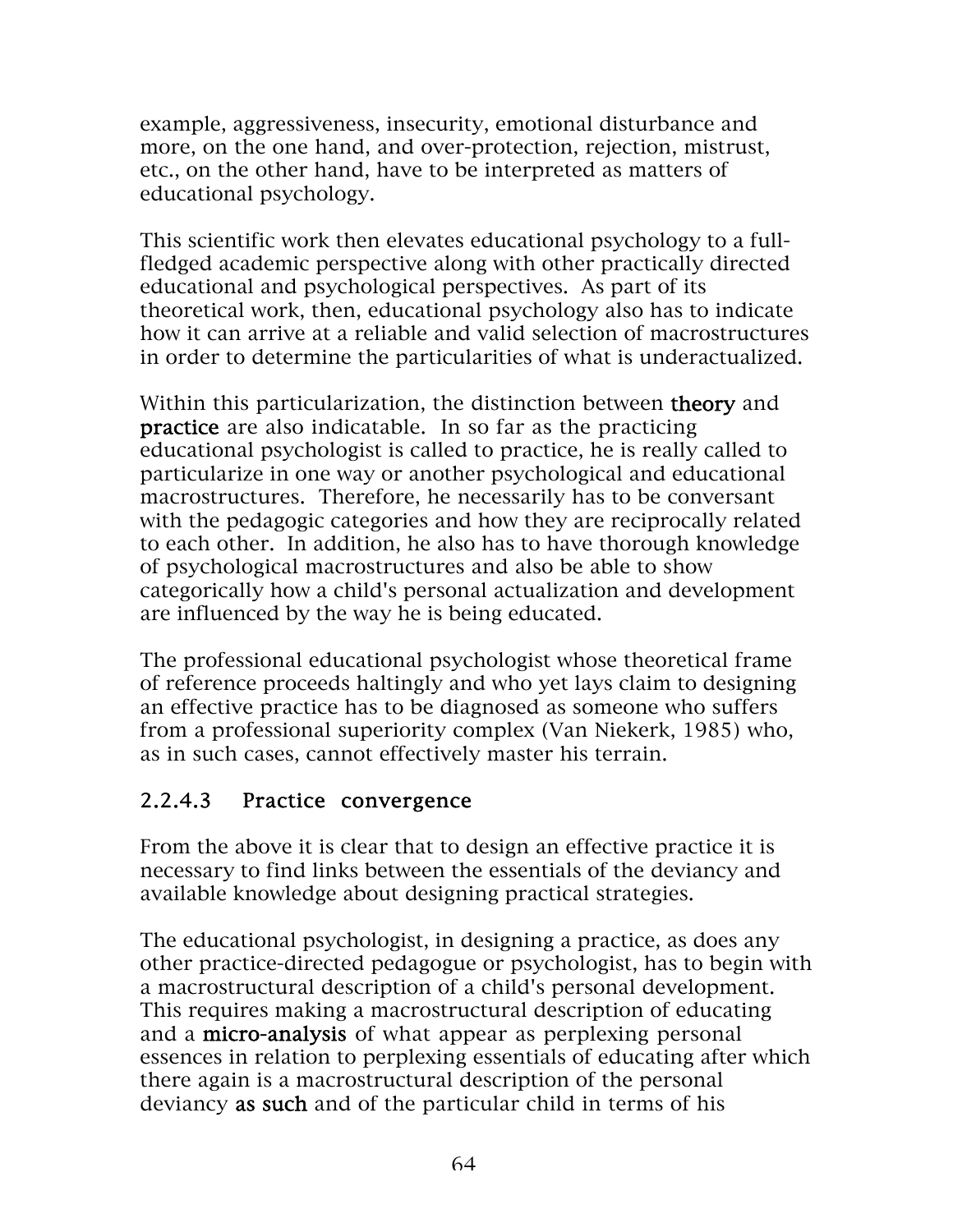inadequately attributed meanings, as developmental and learning restraints, and this reveals the essential characteristics of the disharmonious educative and teaching dynamics of this child.

The convergence in practice implies that the professional educational psychologist has to determine the most relevant educative essentials, as disharmonious moments, in relation to the inadequate appearance of the essentials of the child's psychic life and their mutual and dynamic interwovenness with his conspicuous behaviors.

Therefore, it has to be determined with some **certainty** how a child's educative involvement based on dysfunctional educative relationships really keeps his personal development in check because of an inadequate acknowledgment of his unique, basic personal needs such as, for example, a lack of trust, misunderstanding, dependency, etc.; what the effect is of inadequate physical circumstances; environmental restraints; socio-economic circumstances; the national or cultural group to which he belongs. The cardinal question is what are the controllable and eliminatable personal disturbances and disturbing moments and how ought they to be neutralized or corrected.

Because there always is a direct relation between the disharmonious dynamics of educating in which a particular deviant child has participated and his personal structure, the mutual relations among **distinguishable** factors of personal deviancy have to be indicated as well as what the direct connection is between the generally accepted (or supposed) cause and the actual course of his personal development in relation to the disharmonious educative dynamics resulting from dysfunctional educative activities.

Once there is a degree of certainty regarding the pedagogic and psychological macrostructures proposed and thus the essentials of the disharmonious educative dynamics and inadequate personal actualization (development) are represented, it is determined how they are mutually interrelated in terms of dysfunctional educative activities, as well as a child's attribution of unfavorable affective and cognitive meanings and his unacceptable behavior. That is, dysfunctional activities and the child's resulting unfavorable meanings have to be gauged.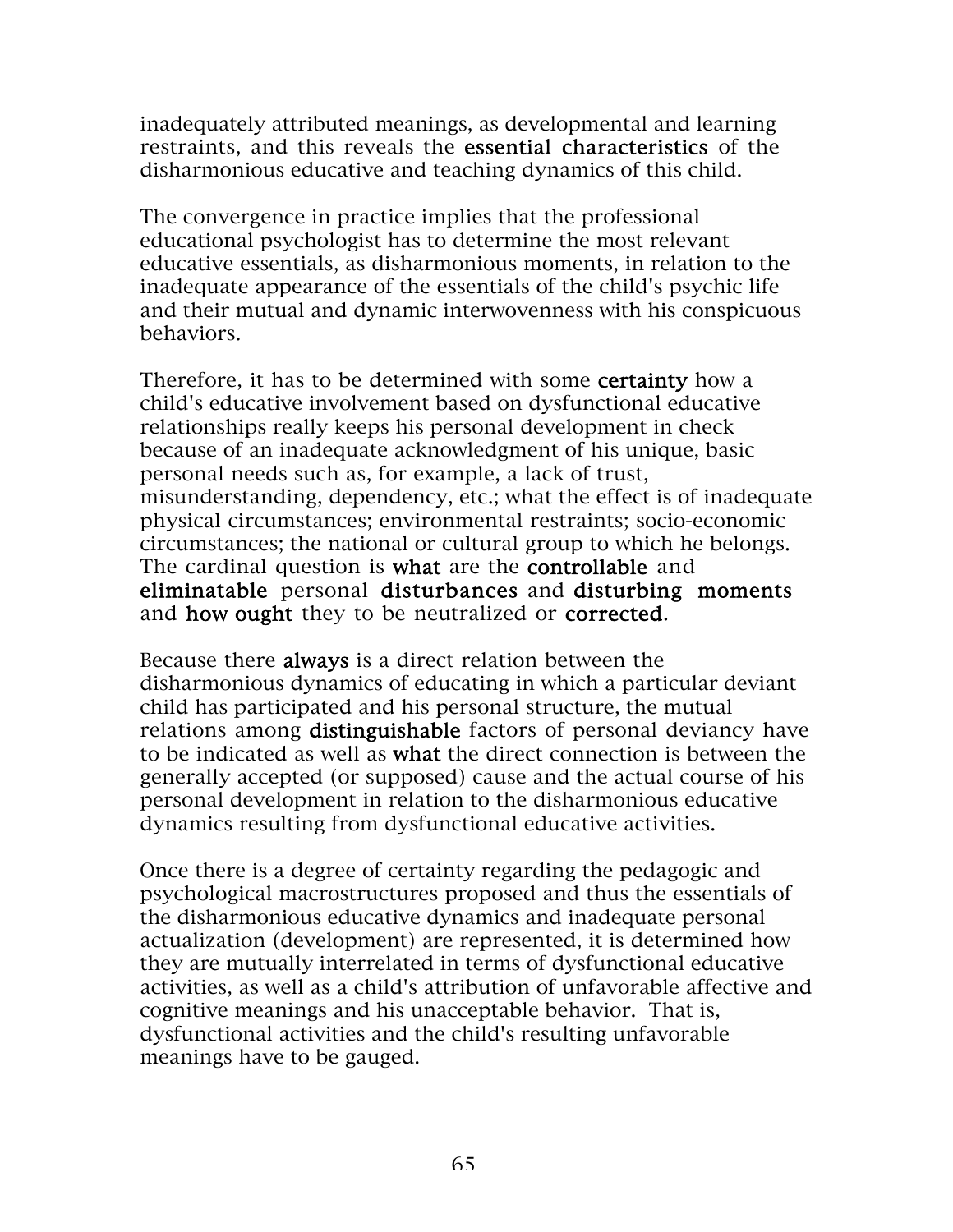Diagnosing determines the essentials of a particular child's deviancy and specifies where the essentials of educating appear to be confusing in relation to the perplexing appearances of his psychological essentials, all with appropriate reference to educative dysfunctionality, a matter considered in the next chapter.

As far as providing assistance, the educational psychologist avails himself of all relevant educative procedures, therapeutic techniques and other procedures of intervention to harmonize the disharmonious dynamics of educating, which includes modifying unfavorable meanings and "normalizing" a child's behaviors (see Part III).

# 2.2.5 Synthesis

From the above it is clear that **educational** and **psychological** insights have to provide the basis for an accountably designed educational psychological theory and practice. However, when an educational psychologist "links together" educational and psychological findings, this implies that not all of them can simple be accepted. These insights have to be reflectively and accountably incorporated into a unique theoretical educational frame of reference in designing his practice.

If this is not done, there will be no further advance beyond merely general talk as can be seen from the following pronouncements where it is usually acknowledged that a child's development and being educated (and thus his deviancy and disharmonious educating) go hand in hand, but the essentials of this problem are avoided:

\* "Adequate emotional development is dependent on family functioning ... because children have need of the adults' encouragement and recognition" (Anderson [in Afrikaans], 1981).

The academic and professional terrain that the educational psychologist has to command requires that he attend to designing a theory and practice that are based on philosophical anthropological, educational, orthopedagogical, psychological, clinical psychological and counseling psychological foundations. This presents him with the task of converging his perspectives as a theoretician and practitioner. In the name "educational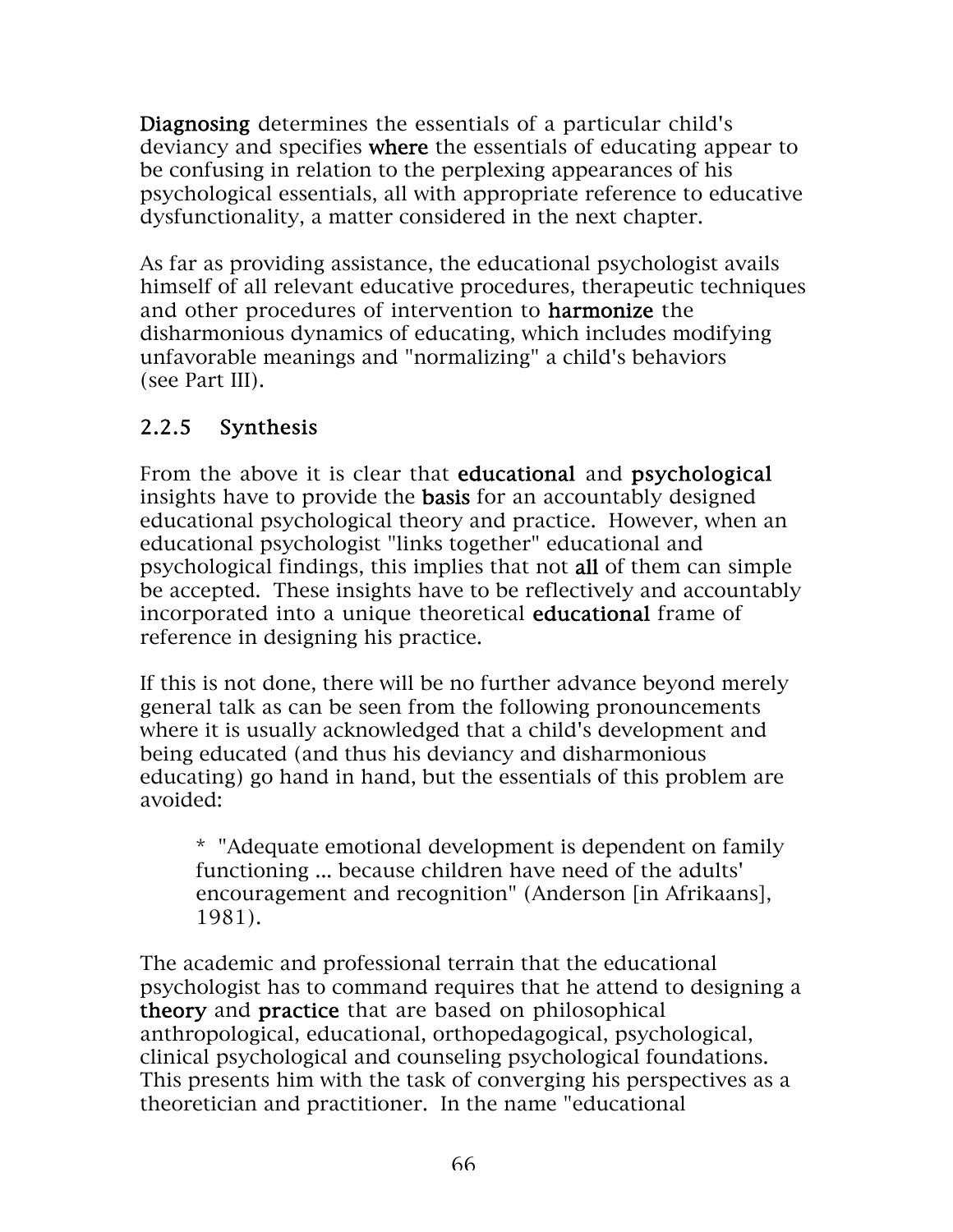psychologist" it is alleged that he indeed is dependent on taking his terrain and professionalism seriously so he can make effective judgments about the following tasks that confront him:

\* Giving timely guidance to parents and teachers regarding educating, teaching and developing their child as a person; \* intervening, especially with a child and previous adults whose personal actualization indicate problems with the aim of harmonizing the disharmonious and eliminating problems that show themselves in various symptoms such as relationship, family, school, behavioral and learning problems among which underachievement, specific learning restraints, vocational knowledge and vocational choice problems are manifested; and

\* providing services to teaching departments, school clinics and auxiliary services, schools for special education and in private practice or other instances where he is a member of an interdisciplinary or trans-professional team.

Components of his framework of expertise include the following:

\* Knowledge of the entire spectrum of personal becoming from birth to adulthood;

\* knowledge of types of handicaps among which are intellectual, physical, neurological, environmental;

\* knowledge of and skill in evaluation and diagnostic procedures in general;

\* skill in acquiring a reliable image of a problem in terms of its origins and the nature of its symptoms;

\* knowledge of personal deviancy with reference to the influence of disharmonious educating and teaching;

\* knowledge of the spectrum of available opportunities and auxiliary services;

\* skill in providing services to prevent personal deviancy;

\* skill in implementing tests and other procedures to acquire a reliable person image and image of the disharmonious educative dynamics;

\* knowledge of the learning event;

\* knowledge of careers;

\* knowledge of subject, school and occupational choice possibilities;

\* knowledge of pursuing [vocational] choices;

\* knowledge of and skill in providing assistance; and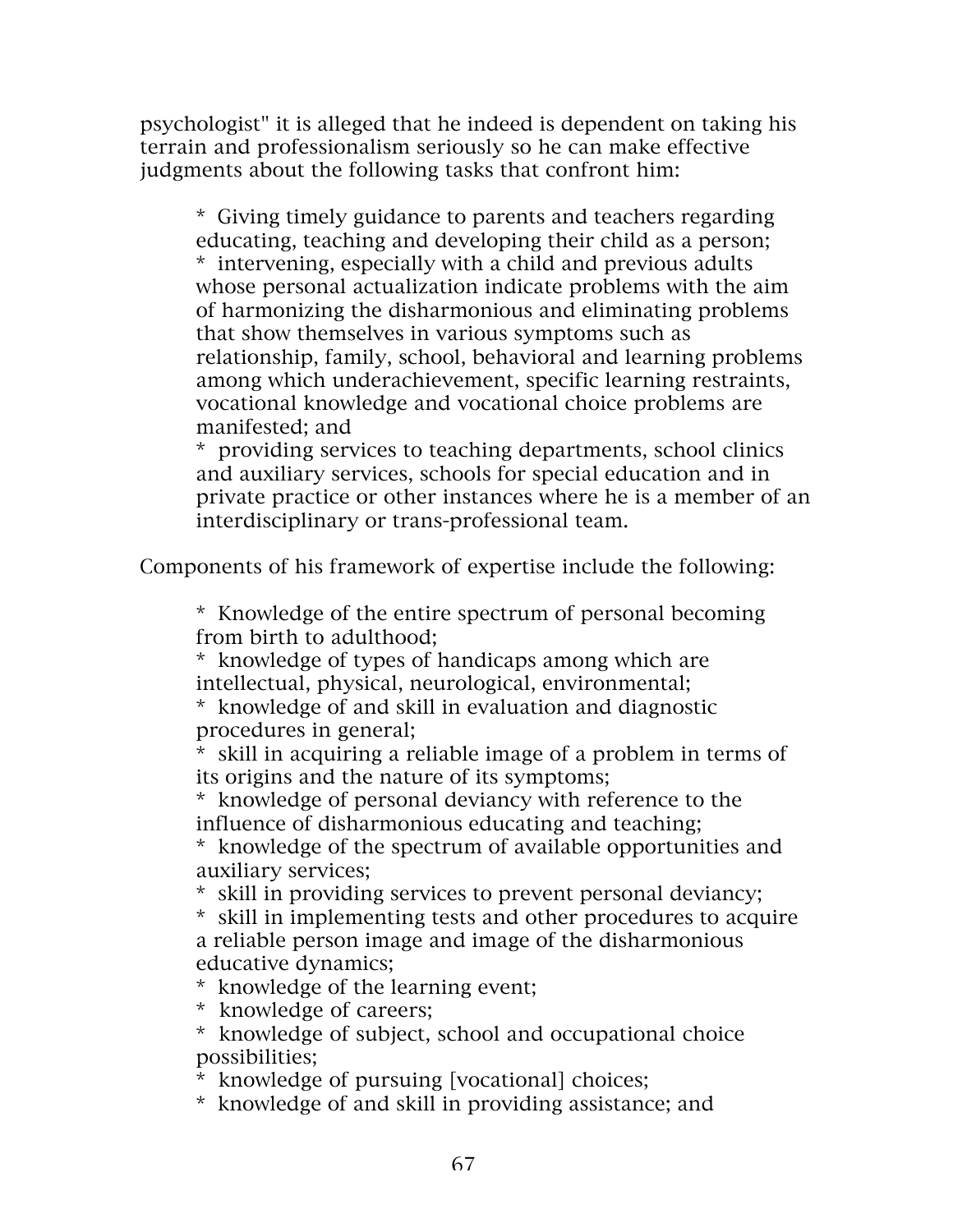\* knowledge of providing help in multidisciplinary teamwork.

Thus, an educational psychologist is an **educator** and a psychologist who converges his two scientific areas and practices into a unitary perspective [in an educative context].

#### 3. REFERENCES

Allen, F. (1947). Psychotherapy with children. London.

Axline, V. M. (1977. Play therapy. New York: Ballentine Books.

Bloom, B. S. (1964). Stability and change in human characteristics. New York: Wiley.

Bollinger, H. (1967). Das werden des person. Personale Anthropologie I. Munich: Ernst Reinhardt.

De Vos, H. (1981). Sleutelen ann kinderen--sleutelen aan het onderwijssisteem. In Onderwijs en Opvoeding. Vol 32 No. 8/9.

Erikson, E. H. (1959). Identity and the life cycle. Psychological Issues Vol 1, No. 1. Freud, S. (1967). Normality and pathology in childhood. New York: International Universities Press.

Frankl, V. E. (1967). Existentialism and psychotherapy. New York: Washington Square Press.

Frankl, V. E. (1968). The doctor and the soul: From psychotherapy to logotherapy. Second Edition. London: Souvenir Press.

Gunter, C. F. G. (1977). 'n Christelike-georienteerde opvoedingsfilosofie. Stellenbosch: University Booksellers and Publishers.

Gunter, C. F. G. (1981). Aspects of educational theory. Stellenbosch: University Booksellers and Publishers.

Jones, M. C., Bayley, N., McFarlene, J. W. and Honzik, M. P. (Eds.) (1971). The course of human development. Waltham, Mass.: Xerox.

Kagan, J. and Haverman, E. (1970). Psychology: An introduction. New York: Viking.

Kohlberg, L. (1969). Stages and sequences; The cognitive developmental approach to socialization.. In Gosslin, D. (Ed.) Handbook of socialization: Theroy and research. New York: Rand McNally.

Kohlberg, L. (1975). The cognitive developmental approach to moral development. **Phi** Delta Kappan, Vol. 56, No. 10.

Kohnstam, P. H. (1952). Keur uit het didaktisch werk. Second Edition. Groningen: J. B. Wolters.

Kok, J. F. W. (1982). Op weg naar een orthopedagogiek 1. Pedagogisch Tijdschrift voor Opvoedkunde, 7, 194-199.

Landman, W. A. (1981). Onderwys- en opvoedingsdoelstellings vir die tagterjare in die Republiek van Suid-Afrika. University of Pretoria.

Landman, W. A. and Roos, S. G. (1973). Fundamentele pedagogiek en die opvoedingswerklikheid. Durban: Butterworths.

Langeveld, M. J. (1952). Beknopte theoretische paedagogiek. Fourth Printing. Groningen: J. B. Wolters.

Loch, W. (1963). Die anthropologische dimension der paedagogiek. Neue Paedagogische Bemuhungen. Vol. 1, No. 2.

Nel, B. F. (1967). Antropologiese aanloop tot verantwoorde pedagogiek.

Stellenbosch: University Publishers and Booksellers.

Nel, B. F. (1968). Fundamentele orientering in die psigologiese pedagogiek. Stellenbosch: University Publishers and Booksellers.